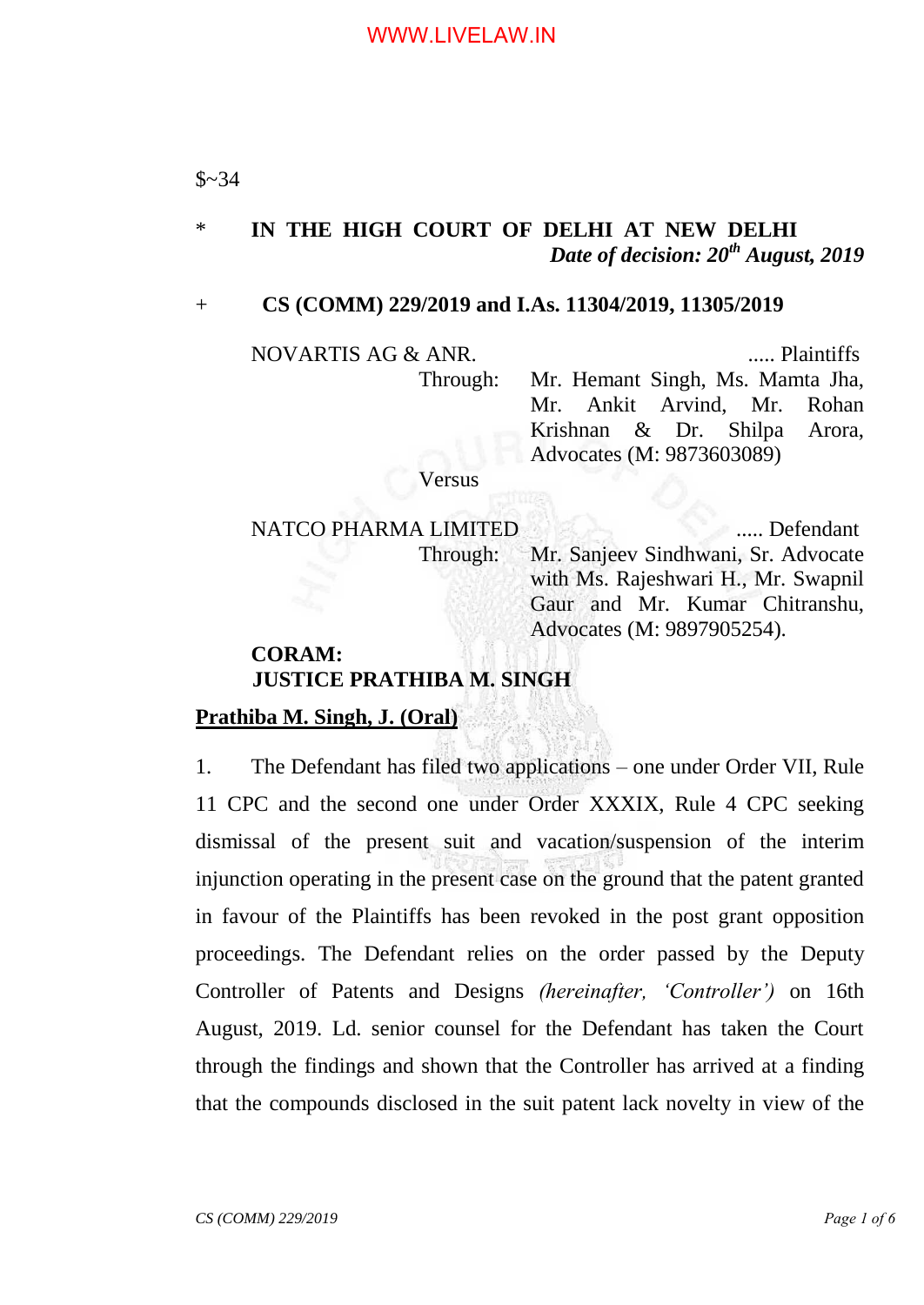disclosures made in IN 240560 and IN 232653. The submission is that in view of Section 62(2) of The Patents Act, 1970 the interim injunction cannot be continued.

2. The Plaintiff - Novartis AG has filed the present suit seeking permanent injunction, damages, rendition of accounts and delivery up in respect of its granted patent, Indian Patent No. 276026 titled *'Novel Pyrimidine Compounds and Compositions as Protein Kinase Inhibitors".* The case of the Plaintiff is that it has been granted the suit patent for a novel and inventive compound Ceritinib which is a drug meant for treatment of non-small cell lung cancer (NSCLC). The case of the Plaintiff is that the said molecule, which forms part of the broader group of 2, 4 diaminopyrimidines, is novel and inventive.

3. The suit patent was filed as a Patent Convention Treaty *(hereinafter, 'PCT'*) application claiming priority since 2007, and was granted on  $28<sup>th</sup>$ September, 2015. The Defendant - Natco Pharma Ltd. filed a post grant opposition within the statutory period under Section 25 (2) of The Patents Act, 1970. The said opposition was initially referred for the consideration of the Opposition Board, which gave a report in favour of the Plaintiff. However, Natco Pharma thereafter filed additional material and now the hearing in the post grant opposition itself stands concluded, and the order was reserved on  $10^{th}$  April, 2019.

4. The suit was first listed on  $2<sup>nd</sup>$  May 2019. While granting an interim order on  $2<sup>nd</sup>$  May, 2019, the Court had directed that the post grant opposition wherein orders were reserved, be decided by the Patent Office prior to the next date of hearing. Relevant portions of the said order are set out below: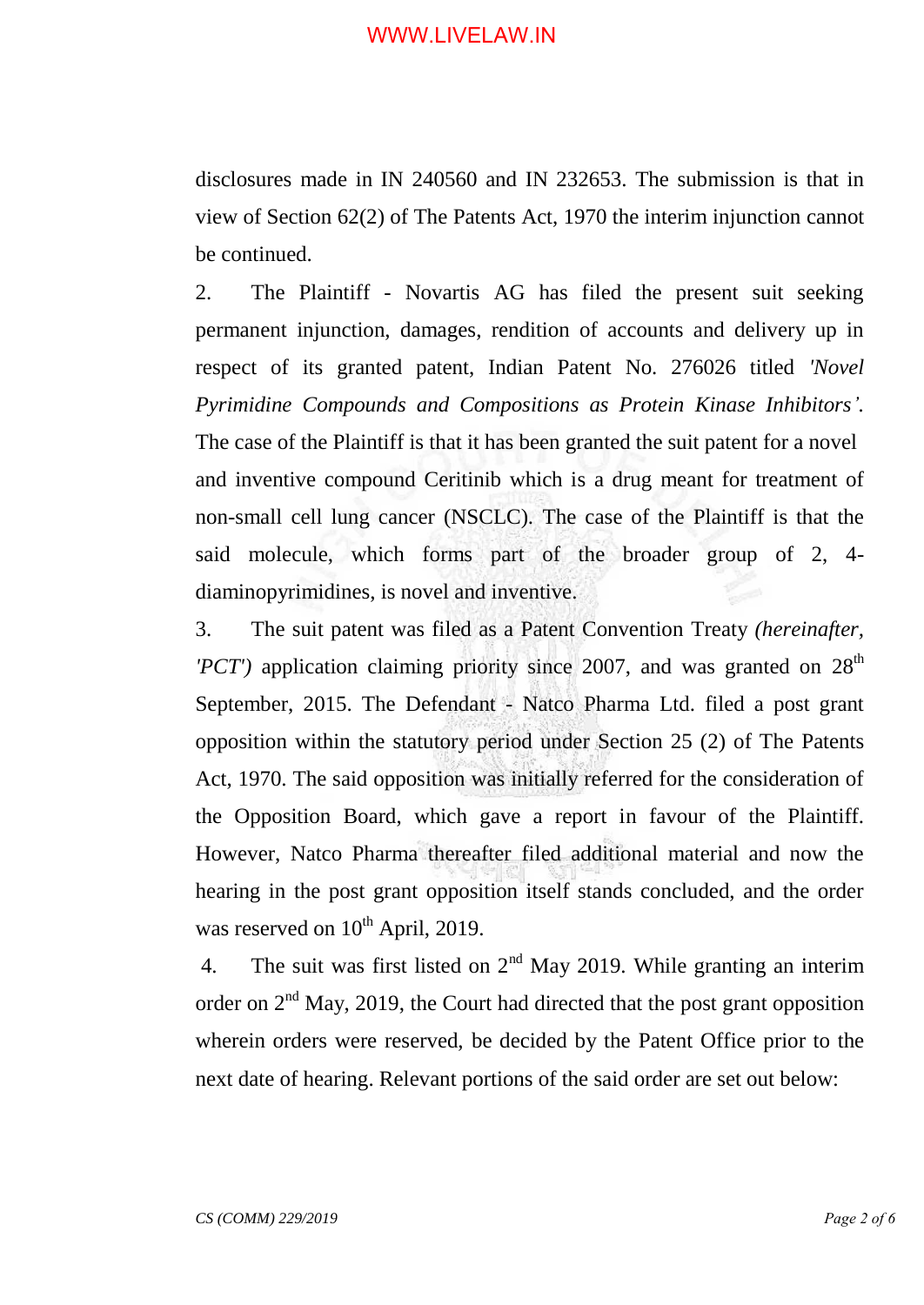*"15. The Court has heard both sides on the grant of ad-interim relief. It is the admitted position that the post grant opposition is now pending decision with the Patent Office and the question as to whether the patent is to be maintained or not will be decided therein. Thus, in so far as the validity of the patent itself is concerned, this court would not like to make any observation at this stage, so as to ensure that the post grant opposition is decided without being affected by any observation which may be made by this court.*

*16. The drug license for Natco Pharma's product, which is marketed under the mark NOXALK (Ceritinib)*  was granted to the Defendant in January, 2019, *i.e. after the post grant opposition was filed and the Opposition Board had made its recommendations.*

*17. The actual commercial launch has also admittedly been done only on 20th March, 2019. Thus, during the period when the post-grant opposition decision was yet to come, the Defendant has chosen to commercially launch the product. While the Supreme Court in Aloys Wobben (supra) held that the rights would be crystallized once the post grant opposition is decided, launch of an allegedly infringing product, prior to the said decision in the opposition by the entity opposing the Patent, did not arise in the facts of the said case. Section 48 of the Patents Act grants rights in favour of a patentee, which are not affected during the pendency of a post-grant opposition. Section 48 provides as under:*

> *"48. Rights of patentees - Subject to other provisions contained in this Act and the conditions specified in section 47, a patent granted under this Act shall confer upon the patentee-*

> *(a) where the subject matter of the patent is a product, the exclusive right to prevent third parties, who do not have his consent, from the act of making, using,*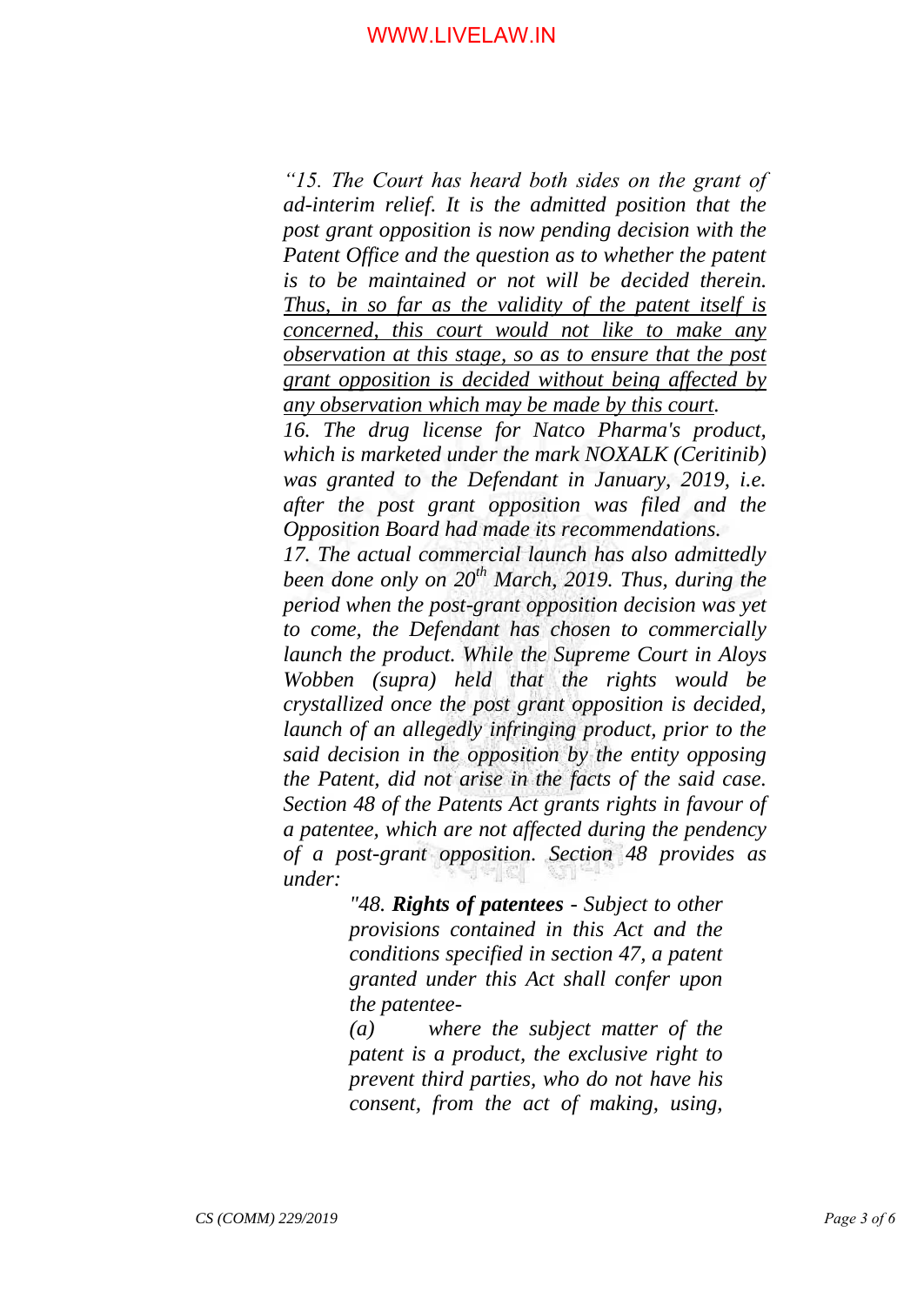*offering for sale, selling or importing for those purposes that product in India (b) where the subject matter of the patent is a process, the exclusive right to prevent third parties, who do not have his consent, from the act of using that process, and from the act of using, offering for sale, selling or importing for those purposes the product obtained directly by that process in India "*

*… 19. Considering that this is a drug for treating non small cell lung cancer (NSCLC), stopping the sale of the Defendant's products which are already manufactured would not benefit the patient community in any manner. Thus, the drugs already manufactured by the Defendant under the mark NOXALK (Ceritinib) are allowed to be sold during the pendency of the hearing in the application under Order 39 Rule 1 and 2 CPC and till further orders of this Court. However, Natco Pharma, having been well aware of the fact that the patent stood granted and the fact that the post grant opposition was pending adjudication, ought not to have launched the product while the decision was pending in the Patent Office. Accordingly, the Defendant is restrained from carrying out any fresh manufacturing of pharmaceutical preparations comprising of the active pharmaceutical ingredient (API) 'Ceritinib' till the next date.*

*22. It is further directed that a copy of this order be sent to Controller General of Patents, Designs and Trade Marks with a request that the order on the post grant opposition, which is now stated to be reserved may be passed by the Patent Office before the next date of hearing before this Court so that this Court may have the benefit of the decision of the Patent Office."*

*…*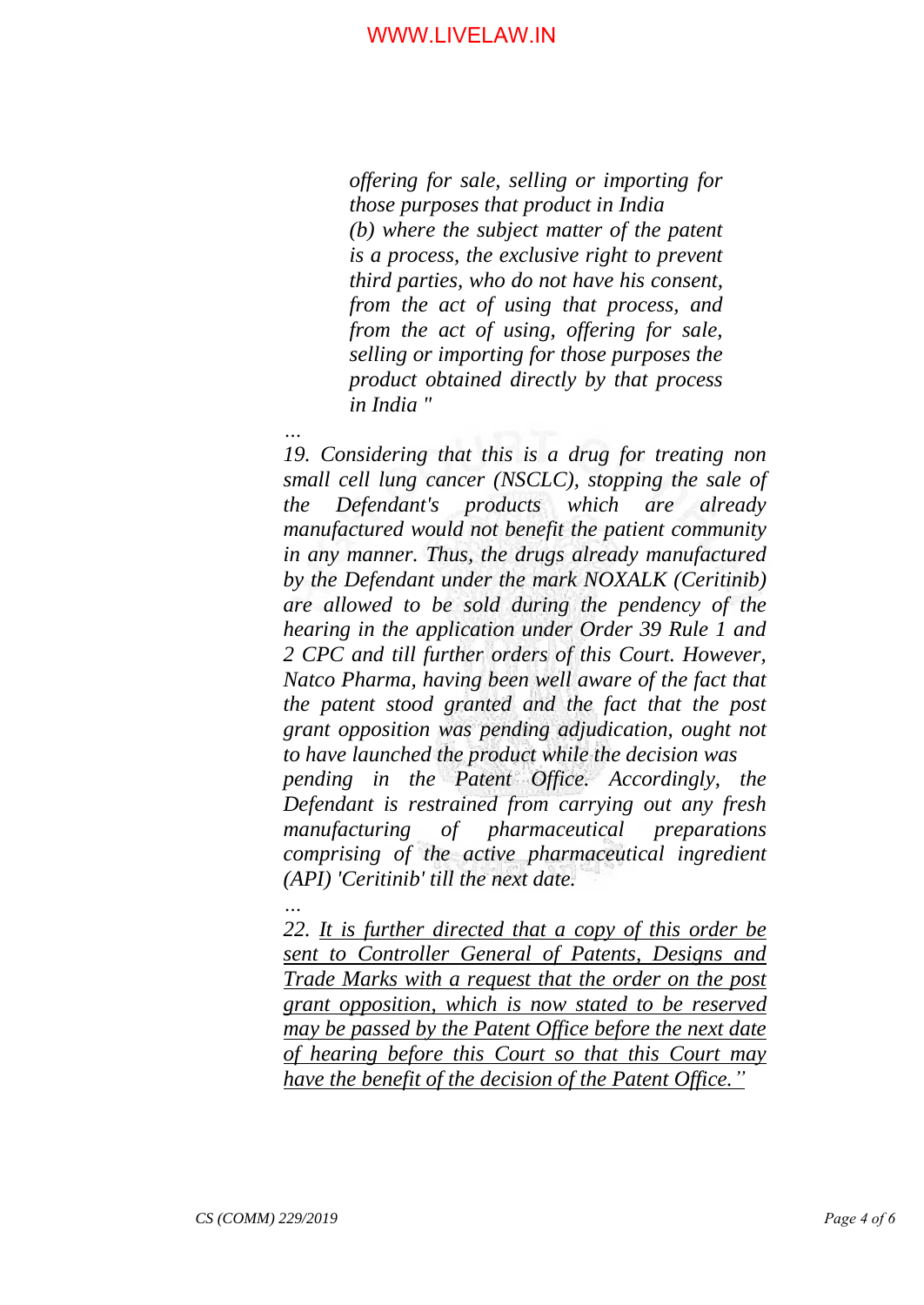5. However, on the next date, the Court was informed that no orders had been passed in the post grant opposition proceedings. Thus, on the next date, i.e.,  $11<sup>th</sup>$  July 2019, directions were issued as under:

> *"3. Though arguments were heard on 10th April, 2019 by the Controller General in the post-grant opposition, even on 11th July, 2019, there are no orders passed by the Controller General. This is detrimental to the timely adjudication of opposition matters which is not permissible. Accordingly, the Controller General shall now go ahead and proceed to pass orders in the postgrant opposition within a period of one month from today. No further filing shall be done by either party."*

6. By way of the present applications, the Defendants have informed the Court that the order in the post-grant opposition proceeding has since been passed on 16<sup>th</sup> August 2019 and the patent has been revoked. A perusal of the said order dated  $16<sup>th</sup>$  August 2019 passed by the Controller shows that, after examining the matter, it has been held that the suit patent lacks Novelty and the patent has thereafter been revoked. Once a patent is revoked, a suit for infringement of the patent itself would not be maintainable. However, Mr. Hemant Singh, ld. counsel, submits that the order passed in the post grant opposition proceedings has been appealed against by the Plaintiffs and the same was listed before the Intellectual Property Appellate Board *(hereinafter, "IPAB")* on 19th August, 2019. On the said date, the IPAB has directed that the matter be listed on  $21<sup>st</sup>$  August, 2019 at 2:30 PM. He accordingly requests that no order be passed till  $22<sup>nd</sup>$  August, 2019, which is the next date before Court in this matter.

7. Though the appeal is stated to have been filed by the Plaintiffs immediately after the passing of the order dated  $16<sup>th</sup>$  August 2019, rights in a